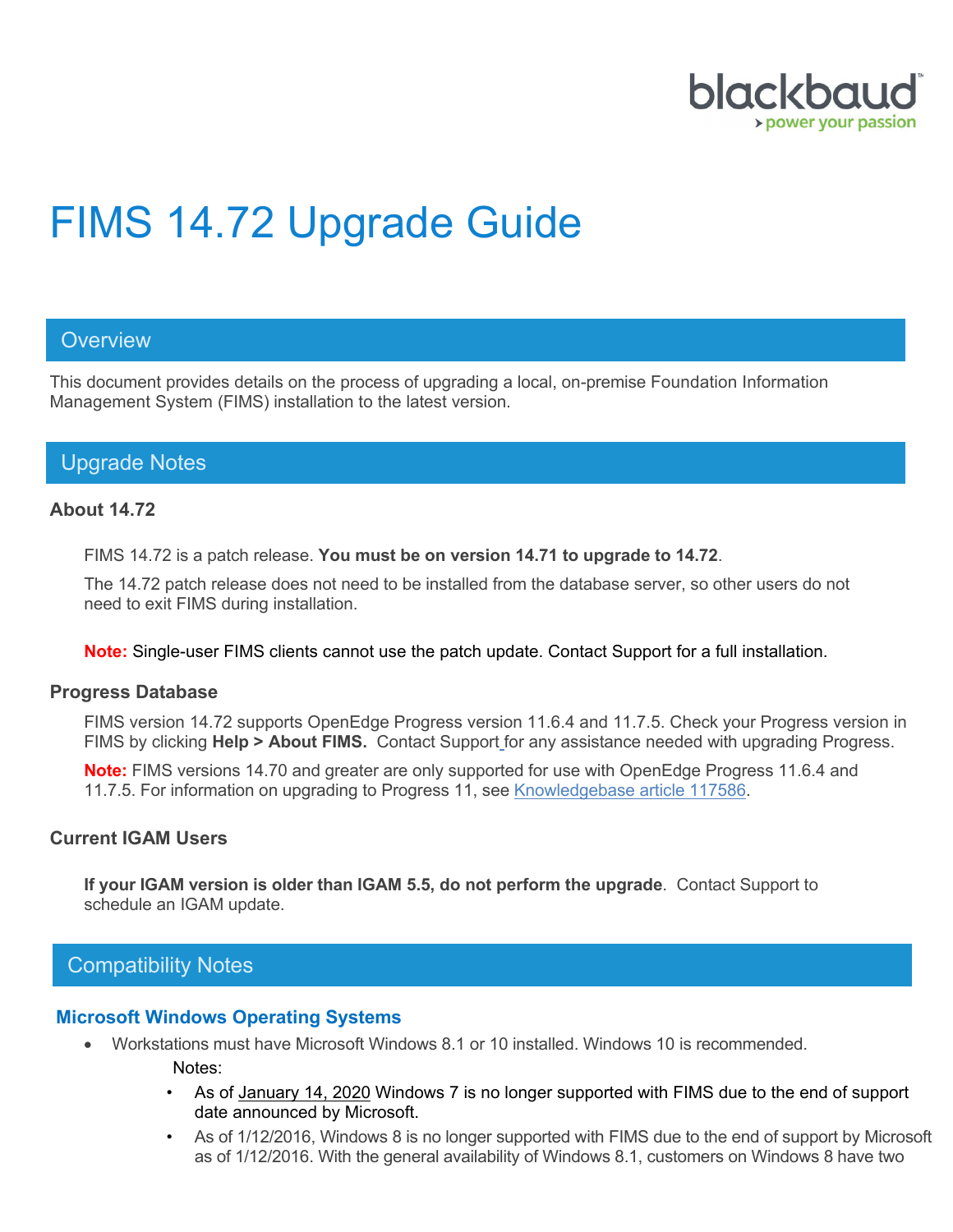years, until January 12, 2016, to move to Windows 8.1 to remain supported. See [Windows Lifecycle](https://support.microsoft.com/en-us/help/18581/lifecycle-faq-windows-products)  [FAQ.](https://support.microsoft.com/en-us/help/18581/lifecycle-faq-windows-products)

- As of January 10, 2023, Windows 8.1 will no longer be supported with FIMS due to the end of support date announced by Microsoft. See [Windows Lifecycle Fact Sheet.](https://support.microsoft.com/en-us/help/13853/windows-lifecycle-fact-sheet)
- **Windows 8.1 users:** Please note that FIMS is not certified for touch-screen functionality. If you notice any issues, please disable the touch-screen feature when using FIMS.
- Servers must have Microsoft Windows 2012, 2012 R2, or 2016. At this time, Windows Server 2019 is not supported.

Notes:

- FIMS runs on Microsoft Cloud (Azure) when set up as Windows client/server machines.
- As of [January 14, 2020](https://support.microsoft.com/en-us/help/4057281) Windows Server 2008 R2 is no longer supported with FIMS due to the [end of support date](https://support.microsoft.com/en-us/help/4456235/end-of-support-for-windows-server-2008-and-windows-server-2008-r2) announced by Microsoft.
- As of October 10, 2023, Windows Server 2012 will no longer be supported by FIMS due to the [end of support](https://support.microsoft.com/en-us/lifecycle/search?alpha=Windows%20Server%202012%20Standard) announced by Microsoft.
- As of January 10, 2023, Windows Server 2012 R2 will no longer be supported with FIMS due to the [end of support date](https://support.microsoft.com/en-us/lifecycle/search?alpha=Windows%20Server%202012%20Standard) announced by Microsoft.
- **DonorCentral users:** Your FIMS server must have Microsoft Windows Server 2012 or later to upload data to DonorCentral.
- **IGAM users:** IGAM 3 is not compatible with Windows 7 or later. If you are currently using IGAM 3 for FIMS and want to use Windows 7, you must upgrade to IGAM 5 or later. Contact Blackbaud Support for more information.
- **Progress OpenEdge:** FIMS is compatible with Progress OpenEdge version 11.6.4 and 11.7.5.

## **Crystal Reports**

Reports written in Crystal Reports prior to version 13 are unable to connect to Progress 11.x databases. To use these reports, see [Knowledgebase article 187641](https://kb.blackbaud.com/articles/Article/187641) to upgrade to Crystal 13 and convert your reports for FIMS version 14.72.

#### **OS Service Pack / Maintenance Pack Support**

OS updates are not automatically certified but are supported where the OS vendor guarantees backwards compatibility with the base line OS level. Certification of OS updates may be performed if the backwards guarantee compatibility of the OS Service Pack / Maintenance Pack is questionable.

## **Microsoft Office**

Office 365 users, please note only a desktop installation of **Microsoft Office 2010/2013/2016** connected to Office 365 is fully compatible with FIMS.

Notes:

- Microsoft Office 2007 is [no longer supported by Microsoft](https://docs.microsoft.com/en-us/deployoffice/office-2007-end-support-roadmap) or FIMS.
- As of October 13, 2020, Microsoft Office 2010 will no longer be supported due to the [end of](https://docs.microsoft.com/en-us/deployoffice/office-2010-end-support-roadmap)  [support date](https://docs.microsoft.com/en-us/deployoffice/office-2010-end-support-roadmap) announced by Microsoft.
- As of April 11, 2023, Microsoft Office 2013 SP1 will no longer be supported due to the end of [support date](https://support.microsoft.com/en-us/lifecycle/search/16674) announced by Microsoft.

## **Support**

**Need Help or Have Questions?**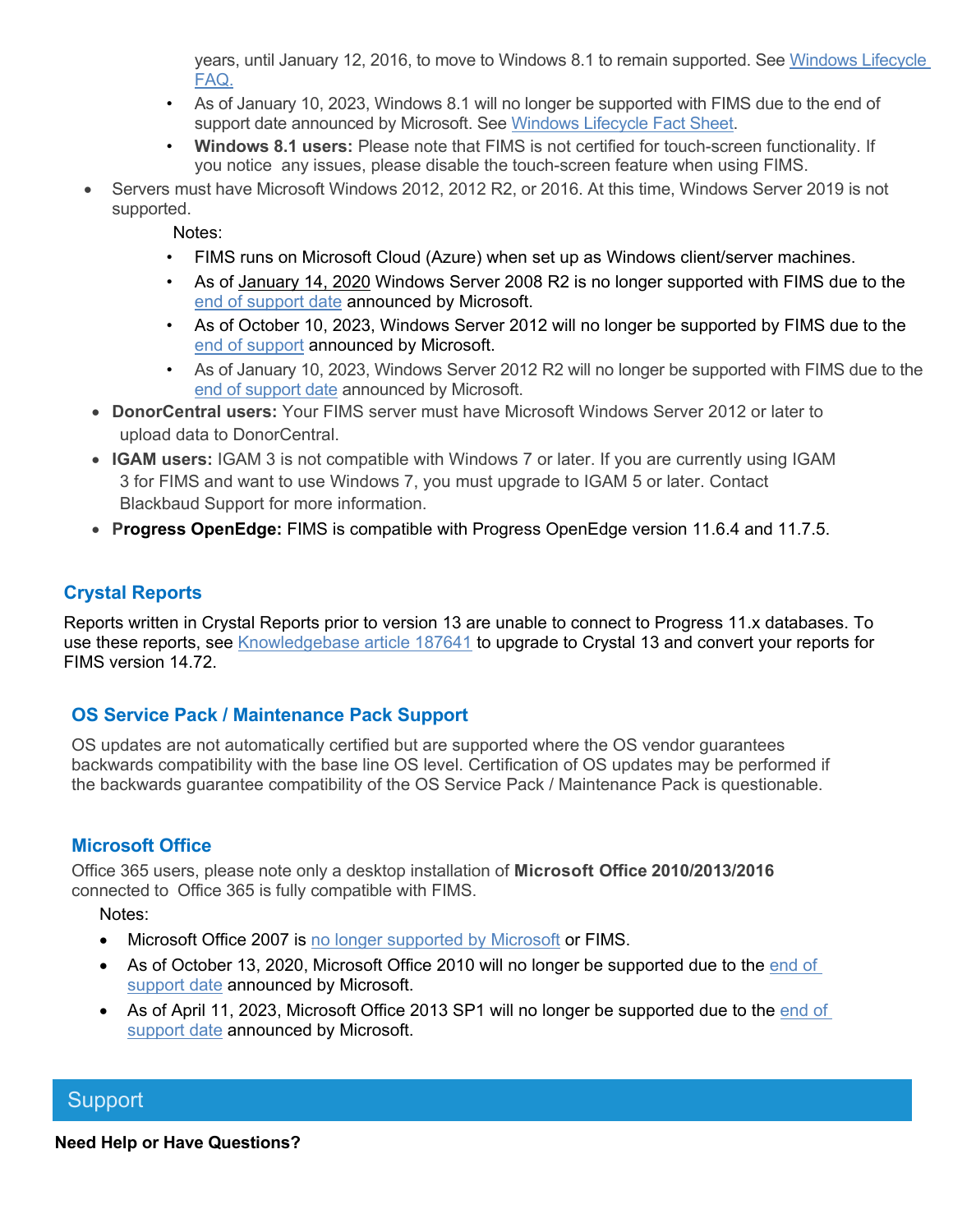If you have questions or need assistance, please contact Support.

**Support Hours:** M-F, 8:30 am – 8:00 pm ET

**Phone:** (800) 468-8996, option 1

**Online:** Visit Case Central at [https://www.blackbaud.com/casecentral/casesearch.aspx.](https://www.blackbaud.com/casecentral/casesearch.aspx) Click the **Case** tab at the top and click **Create New Case**.

## Upgrading to the FIMS 14.72 patch

**Prerequisite:** You must be on version 14.71 to install 14.72.

- 1. Download **p1471t72.zip** from [Blackbaud Downloads](https://www.blackbaud.com/support/downloads/downloads.aspx) ( [https://www.blackbaud.com/support/downloads/downloads.aspx\)](https://www.blackbaud.com/support/downloads/downloads.aspx) to any workstation where you'll apply the update.
- 2. Copy the **FIMS** patch file to the server or workstation on which the patch is being installed.
- 3. Log in to **FIMS**.
- 4. Open **Tools > System Utilities > FIMS Update and Patch Utility**.
- 5. Click **Browse** and select the patch file named **p1471t72.zip**.
- 6. Click **Install**.
- 7. When a **FIMS** prompt displays **Update Complete**, click **Send**.
- 8. In **FIMS**, select **Help> About FIMS** to verify the **FIMS** version is **14.72.**